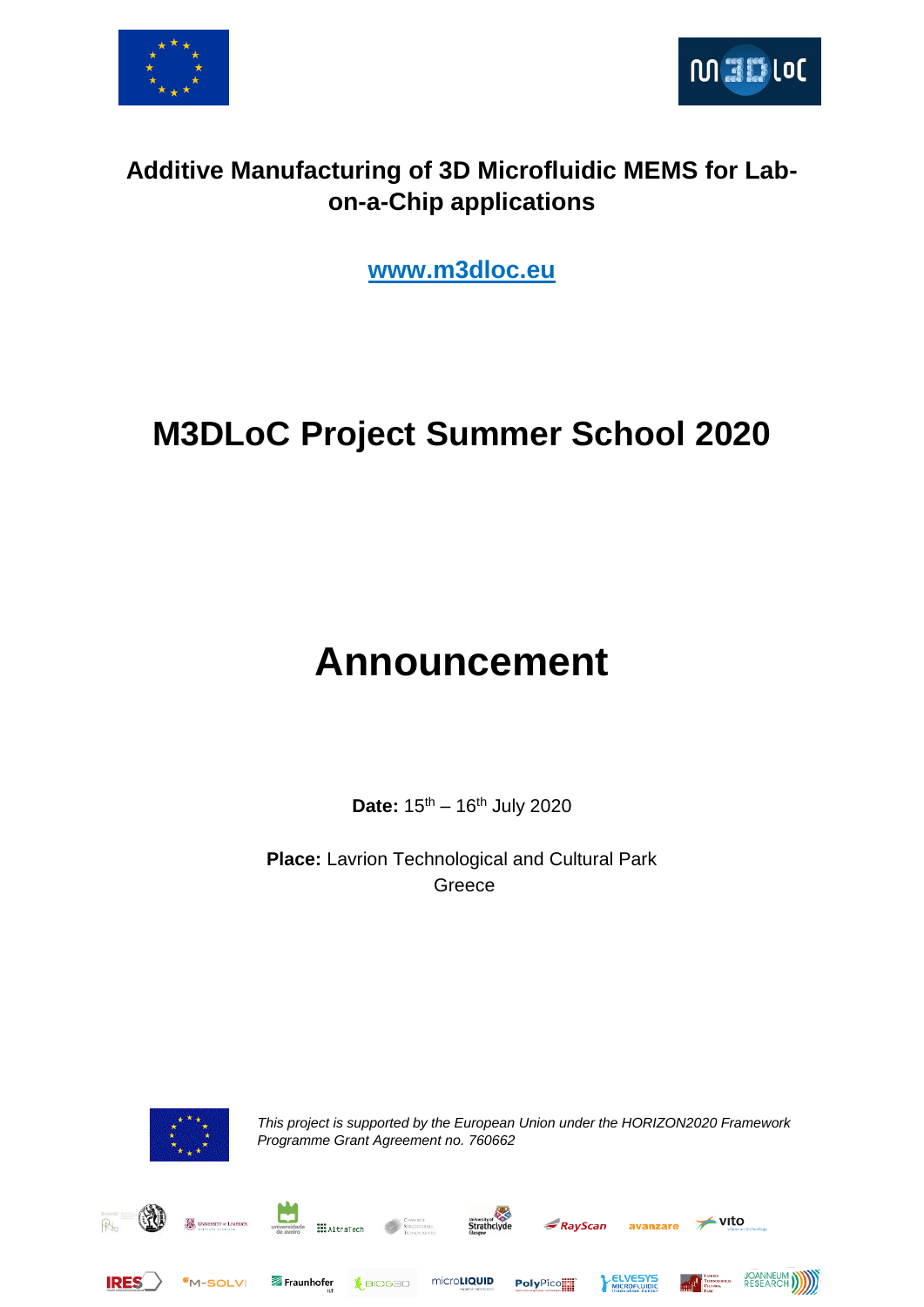



### **Announcement**

The **M3DLoC Project** is organising their Summer School related to *bio-medical applications, microfluidic lab-on-chip devices, and 3D printing*, which will take place on the **15th and 16th July 2020** in **Lavrion Technological and Cultural Park**, **Greece**. The **M3DLoC Summer School** is linked to the Summer School of the **Repair3D** Project [\(www.repair3d.eu\)](http://www.repair3d.eu/) related to *Consumer Best Practices and Societal impact for circularity of materials***,** taking place on the **14th and 15th July 2020,** both Summer Schools are taking place in the same venue.

On the **14th July** will be the first day of the **Repair3D** Summer School, a number of lectures related to plastic circularity and recycling, manufacturing of plastics composites, and use of plastics in packaging, are planned.

The two Summer Schools will have joined sessions, all day on the **15th July**. This would be an opportunity to cover jointly topics of interests of both summer schools, such as: advanced 3D printing technologies, design of AM products, risk and safety in 3D printing, recycling, and IPR management. A joined social event for participants of both summer schools, is planned for that evening.

On the **16th July**, **M3DLoC** Summer School will have its second day related to bio-medical applications, microfluidic lab-on-chip devices, and 3D printing.

The Summer School participants are free to choose if they want to attend two days of each Repair3D or M3DLoC Summer School. It is also an option to choose attending all three days of joined Summer Schools. These options should be clearly indicated in the Application Form.

Young researchers from industry and academia, final year undergraduate students and post-graduate students (Masters and PhD students) are encouraged to apply.



*Participants of both Summer Schools will attend for free. If you would like to receive an Application Form and more information, please send an email to: [summer.school@m3dloc.eu](mailto:summer.school@m3dloc.eu)*